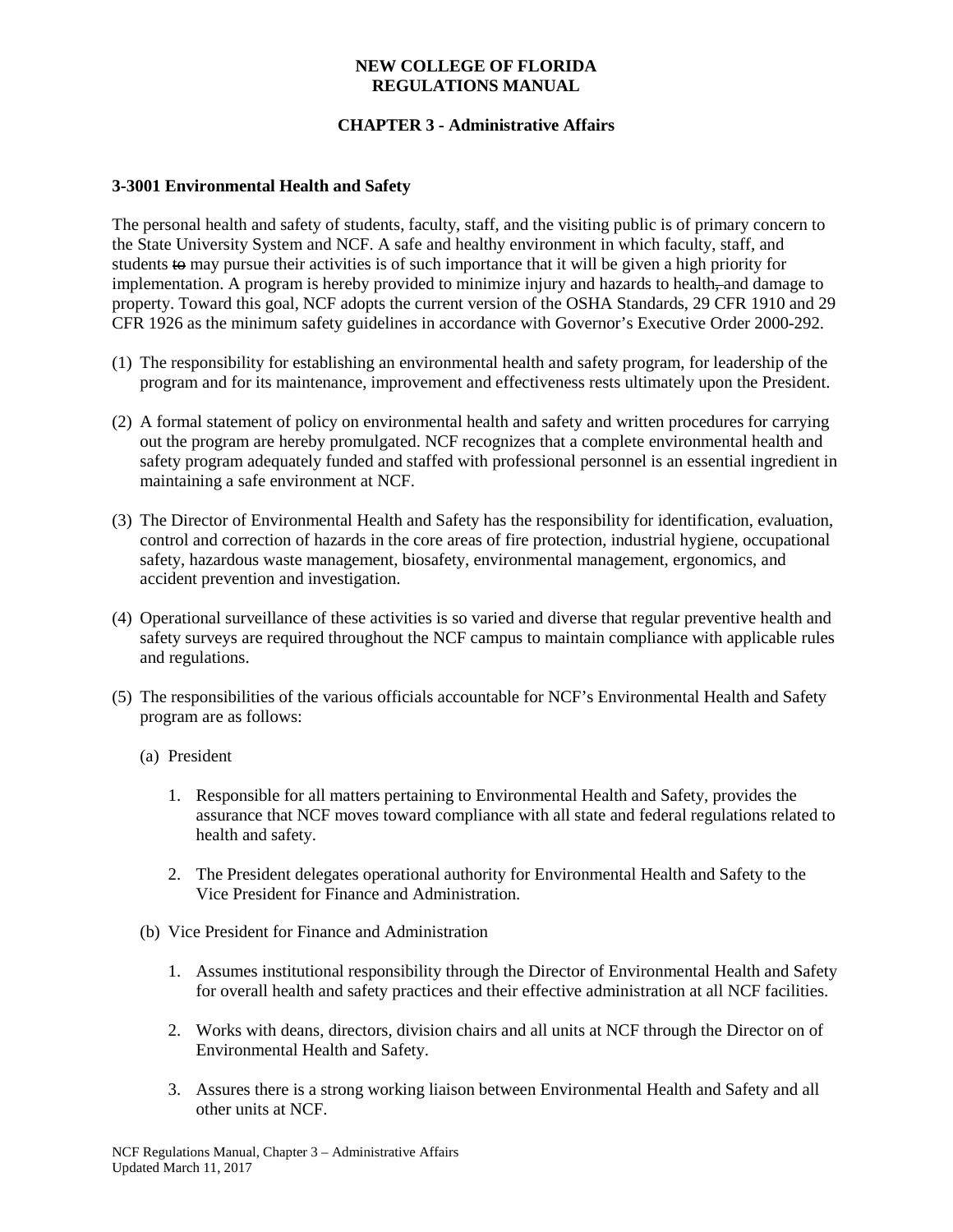### **NEW COLLEGE OF FLORIDA REGULATIONS MANUAL**

# **CHAPTER 3 - Administrative Affairs**

- 4. Reviews the nominations submitted for appointment to NCF committees related to environmental health and safety.
- 5. Reviews agreements that NCF may utilize during emergency operations with the counties' Division of Emergency Management and American Red Cross as appropriate.
- (c) The Director of Environmental Health and Safety. The Director of Environmental Health and Safety is responsible for:
	- 1. Developing and maintaining written safety standards and procedures necessary to protect the health and safety of NCF's community. These procedures are based on applicable federal and state laws, codes, standards and regulations.
	- 2. Developing, coordinating, and conducting training seminars aimed at promoting safety awareness, increasing proficiency in safe practices, and explaining NCF's safety standards and procedures.
	- 3. Administering a Fire Safety Program. This includes Life Safety Code compliance, liaison with State Fire Marshall, and fire safety training.
	- 4. Inspecting NCF facilities to detect existing or potential accident and health hazards and develops corrective or preventive measures where indicated.
	- 5. Coordinating an accident, injury and occupational health investigation program.
	- 6. Coordinating the NCF College-wide Emergency Operation Plan and Continuity of Operations Plan (COOP) with the NCF Police Department, and works closely with the County and State Emergency Management as appropriate. Serve as COOP liaison with the BOG Emergency Coordinating Officer (ECO) as per BOG Regulation 3.001.
	- 7. Administering an Industrial Hygiene Program. This includes asbestos program management, respiratory protection, indoor air quality monitoring, confined space entry, lockout/tagout, hearing conservation, personal protective equipment and workplace monitoring.
	- 8. Administering a Hazardous Waste Management and Occupational Health Program. This includes biosafety, chemical hygiene, and chemical hazard communication, community rightto-know, disposal of chemical/biomedical waste, and blood borne pathogen, maintenance of underground/aboveground storage tanks, as well as managing environmental audits and contingency plans.
	- 9. Administering an Environmental Sanitation/Water Quality Program. This includes food service inspections and water collection and analysis as deemed necessary, and monitoring Department of Health inspection reports on food service and water programs.
	- 10. Administering a General Safety Program. This includes ergonomics, workstation reviews and equipment safety.